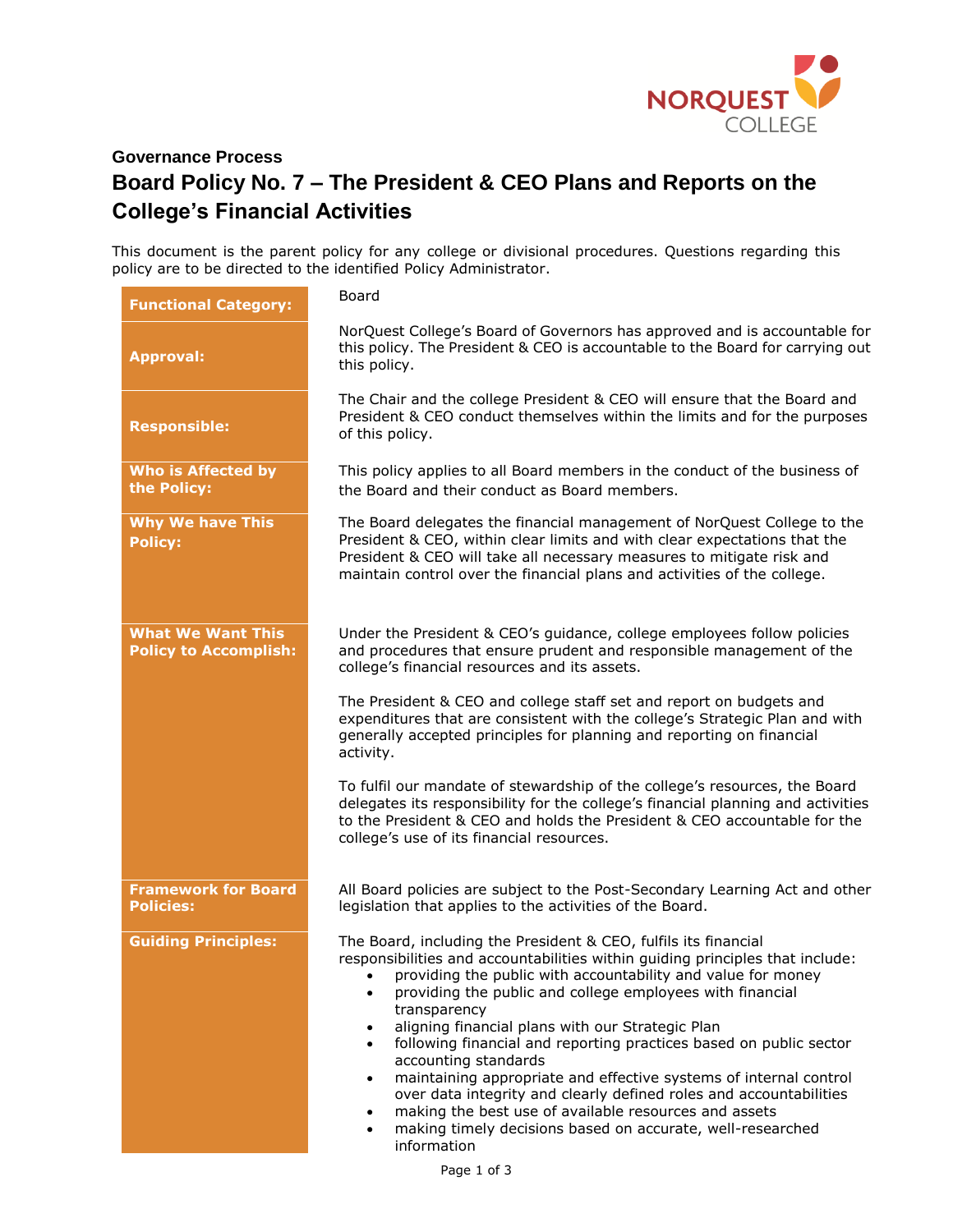

|                                                     | mitigating risk                                                                                                                                                                                                                                                                                                                                                                                                                                                                                                                                                                                                                                                                                                                                                                                                                                                                                                                                                                                                                                                                                                                                                                                                                                                                                                                                                                                                         |
|-----------------------------------------------------|-------------------------------------------------------------------------------------------------------------------------------------------------------------------------------------------------------------------------------------------------------------------------------------------------------------------------------------------------------------------------------------------------------------------------------------------------------------------------------------------------------------------------------------------------------------------------------------------------------------------------------------------------------------------------------------------------------------------------------------------------------------------------------------------------------------------------------------------------------------------------------------------------------------------------------------------------------------------------------------------------------------------------------------------------------------------------------------------------------------------------------------------------------------------------------------------------------------------------------------------------------------------------------------------------------------------------------------------------------------------------------------------------------------------------|
| <b>Financial Planning:</b>                          | The Board is responsible to approve the annual budget for the college.                                                                                                                                                                                                                                                                                                                                                                                                                                                                                                                                                                                                                                                                                                                                                                                                                                                                                                                                                                                                                                                                                                                                                                                                                                                                                                                                                  |
|                                                     | The President & CEO ensures that:<br>the college's financial plans, including annual budgets, are<br>$\bullet$<br>consistent with achieving our Strategic Plan<br>the college has measures in place to mitigate the risk of financial<br>$\bullet$<br>losses<br>college assets are secured, protected and adequately maintained<br>college reserves are established and maintained                                                                                                                                                                                                                                                                                                                                                                                                                                                                                                                                                                                                                                                                                                                                                                                                                                                                                                                                                                                                                                      |
| <b>Financial Policies and</b><br><b>Procedures:</b> | The President & CEO ensures that:<br>the college's senior management implements and monitors<br>compliance with policies and procedures that safeguard the<br>financial health and integrity of the college.                                                                                                                                                                                                                                                                                                                                                                                                                                                                                                                                                                                                                                                                                                                                                                                                                                                                                                                                                                                                                                                                                                                                                                                                            |
| <b>Investments:</b>                                 | <b>Investment Objective</b><br>The President & CEO will invest financial assets in a manner that:<br>preserves capital amounts<br>$\bullet$<br>avoids undue risk of loss<br>$\bullet$<br>obtains a reasonable rate of return<br>provides growth and income that aligns with college obligations<br><b>Investment Limitations</b>                                                                                                                                                                                                                                                                                                                                                                                                                                                                                                                                                                                                                                                                                                                                                                                                                                                                                                                                                                                                                                                                                        |
|                                                     | an investment policy is established that achieves the Board's<br>$\bullet$<br>investment objective and addresses Board specified investment<br>limitations<br>all funds available for investment are invested<br>investment advisory is established through Finance and Audit<br>$\bullet$<br>Committee to oversee investment policy and management of the<br>investments<br>an external investment advisor is retained by the college<br>portfolio investment allocation mix:<br>o Endowment Fund - 35% target Fixed Income, 65% target<br>Equity, range for targets $+/- 10\%$ ;<br>o Operating Reserve - 60% target Fixed Income, 40% target<br>Equity, range for targets $+/- 10\%$ ;<br>o Capital Fund - 25% target Money Market, 75% target Short<br>Term Bonds (targets adjusted with updated cash flow analysis,<br>range for targets 0% to 100%<br>ranges around each target allocation for fixed income and equity<br>allow $+/- 10$ % whereas the maximum end of range for cash & short<br>term funds under Endowment and Operating Reserve allows for 50%<br>to enable cash balances from matured fixed income funds or sold<br>equity funds to be held until appropriate timing to purchase new<br>funds (i.e. to remain compliant with policy until future purchases).<br>Investment manager to return asset allocation to align with target<br>(0% and 5%, respectively) within a reasonable time period |
|                                                     | for compliance purposes, when the asset allocation of a particular<br>fund reaches or exceeds the top of a range for greater than 90 days,<br>management shall engage in discussion with the Finance and Audit<br>Committee regarding (1) the appropriateness of the target range<br>given the context of the financial environment, and (2) a plan<br>forward                                                                                                                                                                                                                                                                                                                                                                                                                                                                                                                                                                                                                                                                                                                                                                                                                                                                                                                                                                                                                                                          |